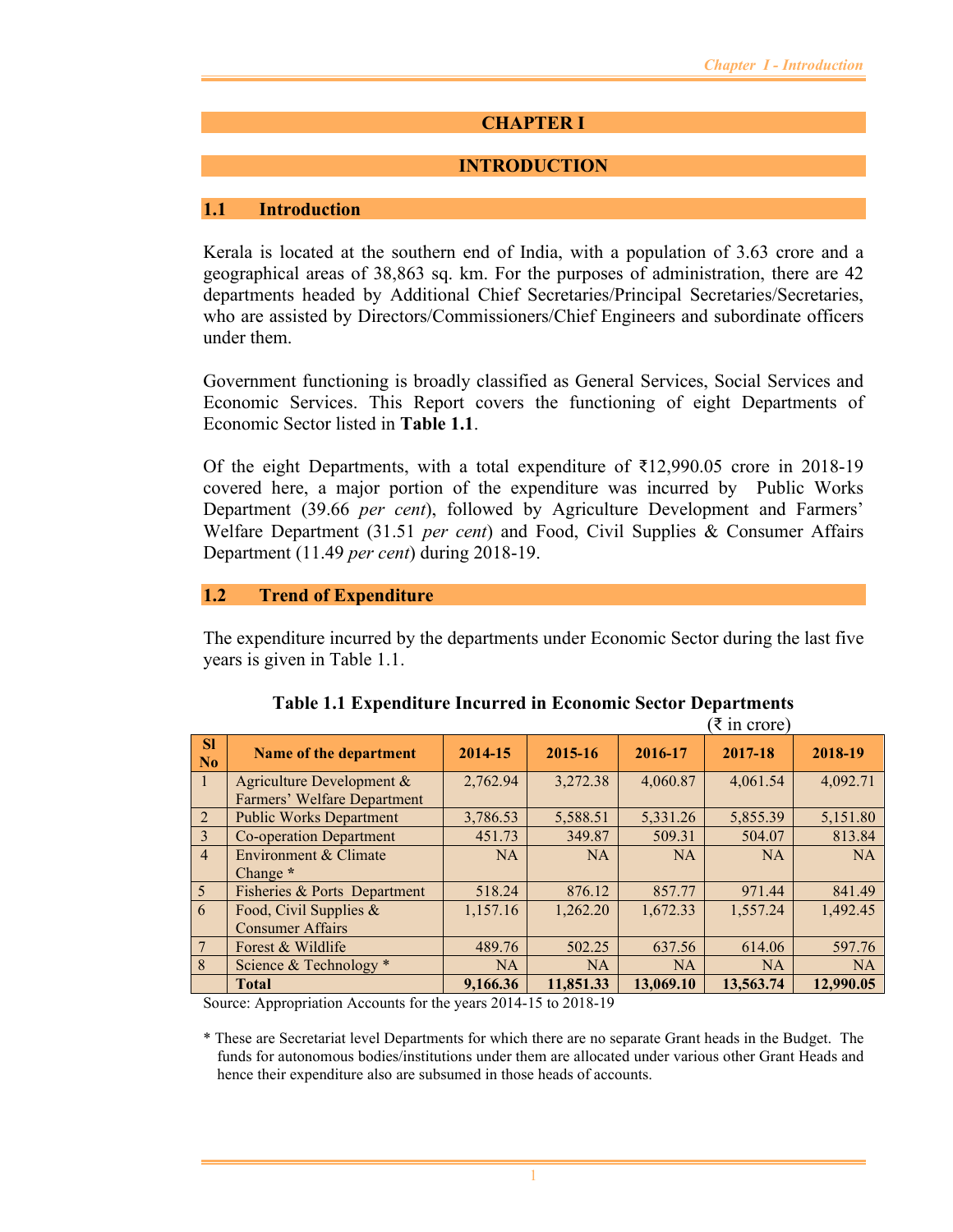Reasons for increase in expenditure in respect of Co-operation Department was mainly due to assistance to Co-operatives (₹1,445.43 lakh), expenses towards 'Direction and Administration' (₹114.89 lakh) and decrease in recovery of overpayments (₹8,121.43 lakh)

## **1.2.1 Some major schemes implemented by the Departments of the Economic Sector during 2018-19**

- (i) The Ports Department incurred an expenditure of ₹100.69 crore on development of Vizhinjam Deep Water International Transhipment Terminal and ₹26.79 crore towards Port Infrastructure Development for Shipping Operation – Development of Beypore and Kozhikode Ports.
- (ii) The Agriculture Development & Farmers' Welfare Department incurred an expenditure of ₹81.97 crore towards group farming for augmenting rice production.
- (iii) Dairy Development Department incurred an expenditure of ₹43.45 crore towards Commercial Dairy Milk and Milk Shed Development Programme.
- (iv) Forest Department incurred an expenditure of  $\overline{2}25.96$  crore for Forest Protection.

## **1.3 Authority for Audit**

The Comptroller and Auditor General of India's (C&AG) authority for audit is derived from Articles 149 and 151 of the Constitution of India and the Comptroller and Auditor General's (Duties, Powers and Conditions of Service) Act, 1971[C&AG's (DPC) Act)]. C&AG conducts the audit of expenditure of the departments of the Government of Kerala under Section 13<sup>1</sup> of the C&AG's (DPC) Act. Besides, C&AG also conducts audit of 23 Autonomous Bodies in the Economic Sector under Section  $14^2 \& 15$  of C&AG's (DPC) Act, which are substantially funded by the Government. Principles and methodologies for various audits are prescribed in the Auditing Standards and the Regulations on Audit and Accounts, 2007 (as amended up to 2013) issued by the C&AG.

#### **1.4 About this Report**

The primary purpose of this Report is to bring to the notice of the State Legislature, the important results of audit. The findings of Audit are expected to enable the Executive to

<sup>&</sup>lt;sup>1</sup> Audit of (i) all transactions from the Consolidated Fund of the State (ii) all transactions relating to the Contingency Fund and Public Accounts and (iii) all trading, manufacturing, profit & loss accounts, balance sheets and other subsidiary accounts.

 $^2$  Audit of all (i) receipts and expenditure of a body/authority substantially financed by grants or loans from the Consolidated Fund of the State and (ii) all receipts and expenditure of any body or authority where the grants or loans to such body or authority from the Consolidated Fund of the State in a financial year is not less than rupees one crore.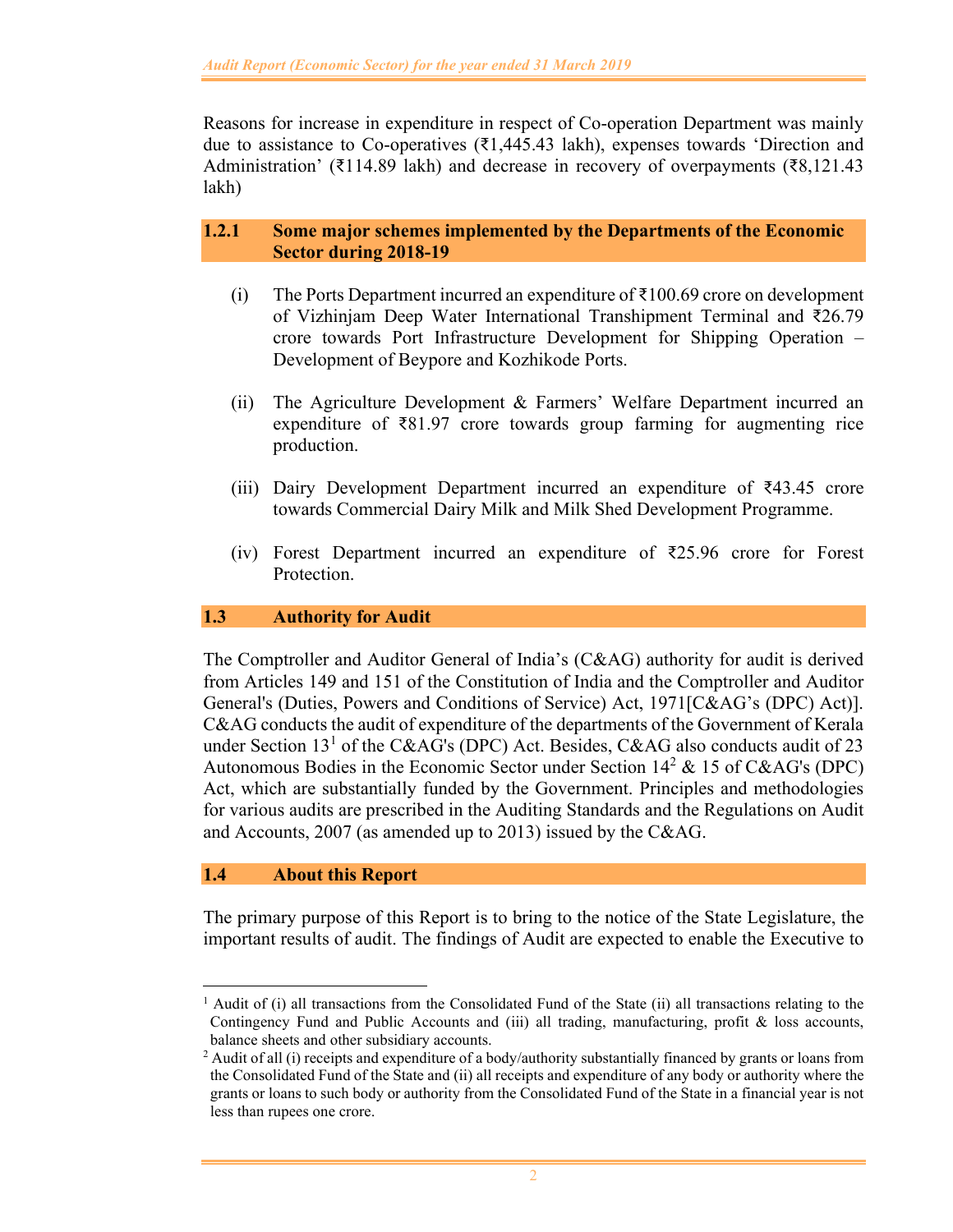take corrective actions and to frame policies and directives that would lead to improved financial management of the organisations, thus contributing to better governance.

This Report of the C&AG relates to matters arising from Performance Audit and Compliance Audit of selected activities of Departments coming under the Economic Sector. Compliance Audit covers examination of the transactions relating to expenditure of the audited entities to ascertain whether the provisions of the Constitution of India, applicable laws, rules, regulations and various orders and instructions issued by the competent authorities are being complied with. Performance Audit examines whether the objectives of the programme/activity/Department/entity are achieved economically, efficiently and effectively.

## **1.5 Planning and conduct of Audit**

The audit process starts with the assessment of risks faced by various departments of the Government based on the expenditure incurred, criticality/complexity of activities, level of delegated financial powers, assessment of overall internal controls and concerns of stakeholders. Previous audit findings are also considered in this exercise. Based on this risk assessment, the frequency and extent of audit are decided. During the year 2018-19, the Economic Sector Audit Wing utilised 1,156 party days to carry out audit of 137 units.

After completion of audit of each unit, Inspection Reports (IRs) containing audit findings are issued to the heads of the offices. The departments are requested to furnish replies to the audit findings within four weeks from the date of receipt of the IRs. Whenever replies are received, audit findings are either settled or further action for compliance is advised. The important audit observations arising out of these IRs are processed for inclusion in the Audit Reports, which are submitted to the Governor of the State under Article 151 of the Constitution of India for being presented to the State Legislature.

## **1.6 Lack of responsiveness of Government to Audit**

## **1.6.1 Outstanding Inspection Reports**

The Handbook of Instructions for Speedy Settlement of Audit Objections/Inspection Reports (IRs) issued by the State Government in 2010 provides for prompt response by the Executive to the IRs issued by the Principal Accountant General (PAG) to ensure action for rectification in compliance with the prescribed rules and procedures and accountability for the deficiencies, lapses etc., noticed during the inspection. The Heads of Offices and next higher authorities are required to comply with the observations contained in the IRs, rectify the defects and omissions and promptly report their compliance to the PAG within four weeks of receipt of the IRs. Half-yearly reports of pending IRs are being sent to the Secretaries of the Departments concerned to facilitate monitoring of audit observations.